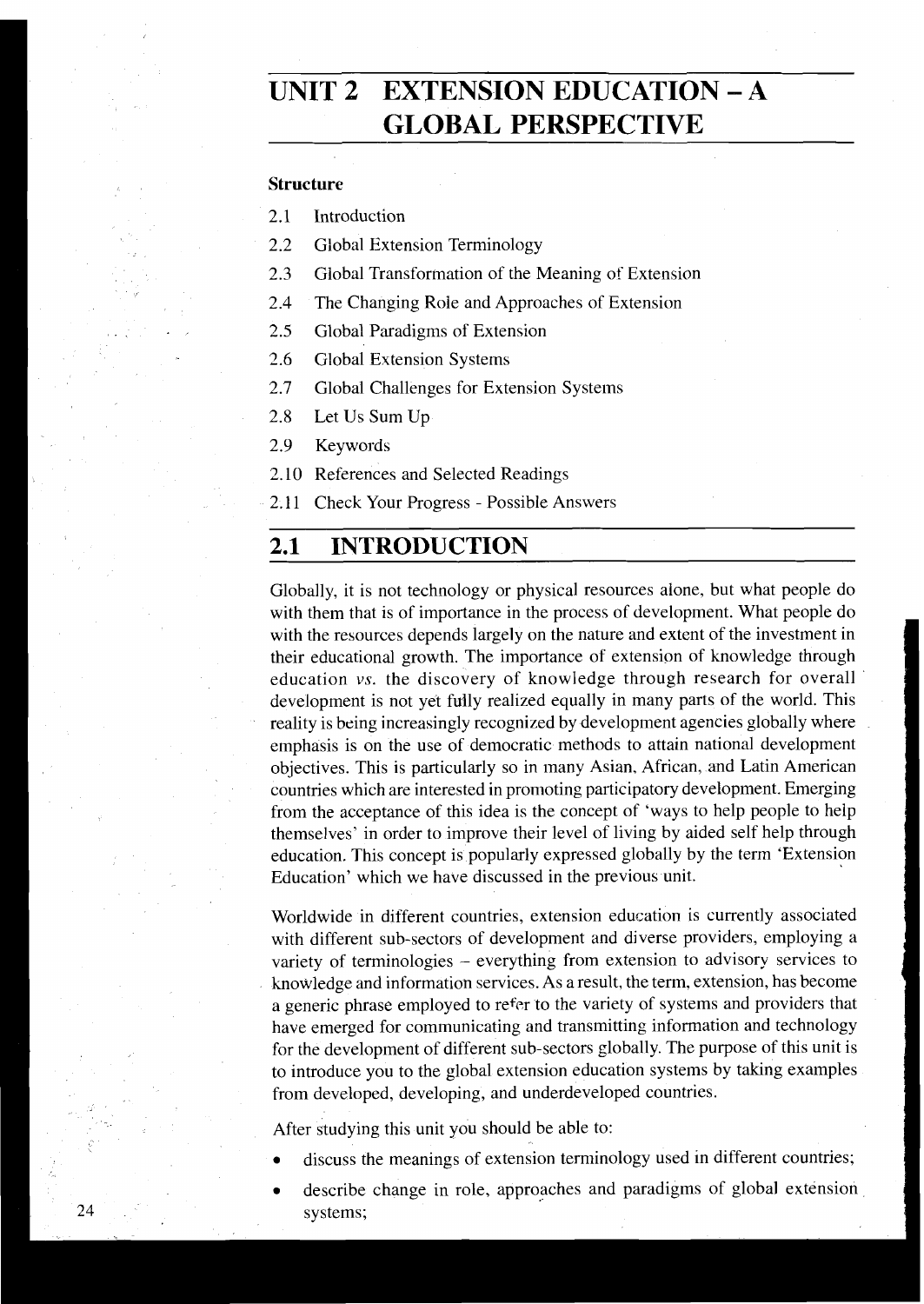explain the extension systems that are operational in few countries; and

summarize the areas of change and challenges faced by global extension systems.

#### $2.2$ **GLOBAL EXTENSION TERMINOLOGY**

In the previous unit we said that the term, extension, was first used to describe adult education programmes in England in the second half of the 19th century. These programmes helped to expand - or extend - the work of universities beyond the campus and into the neighbouring community. The term was later adopted in the United States of America, while in Britain it was replaced with the term, advisory service, in the 20th century. A number of other terms are used in different parts of the world to describe or denote extension work.

| <b>Country</b>   | <b>Local Terminology</b>           | <b>Meaning</b>                               |
|------------------|------------------------------------|----------------------------------------------|
| <b>Arabic</b>    | Al-Ershad                          | Guidance                                     |
| Dutch            | Voorlichting                       | Lighting the path                            |
| German:          | Beratung/Aufklarungc/<br>Erziehung | Advisory work/Enlightenment/<br>Education    |
| French           | Vulgarisation                      | Simplification                               |
| <b>Spanish</b>   | Capacitacion                       | Improving skills                             |
| Thai, Lao        | Song-Suem                          | To promote                                   |
| Persian          | Tarvij & Gostaresh                 | To promote and to extend                     |
| <b>Indonesia</b> | Penyuluhan                         | Lighting the way ahead with<br>a torch       |
| Malaysia         | Perkembangan                       | Lighting the way ahead with<br>a torch       |
| <b>USA</b>       | Cooperative Extension              | Teach people to solve problems<br>themselves |
| Austria          | Forderung                          | Furthering/stimulating                       |

Source: Van den Ban and Hawkins, 2002

The Dutch use the word *voorlichting*, which means lighting the pathway ahead to help people find their way. In Indonesia the term *penyuluhan* and in Malaysia the word *perkembangan* are used which means 'lighting the way ahead with a torch'. This follows the Dutch example and Germans talk of 'advisory work' or *beratung*, which implies that an expert can give advice on the best way to reach your goal, but leaves the way for your selection. The Germans also use the word aufklarung (enlightenment) in health extension, to highlight the importance of bearing the values underlying good health, and to stress the point that we must know clearly where we are going. Germans also speak of *erziehung*' (education), as in the USA, where it is stressed that the goal of extension is to teach people to solve problems themselves. The Austrians speak of forderung(furthering) or stimulating you to go in a desirable direction. The French speak of *vulgarisation* which stresses the need to simplify the message for common man, while the Spanish use the word *capacitacion* which indicates the intension to improve the people's skills, although normally it is used to mean training.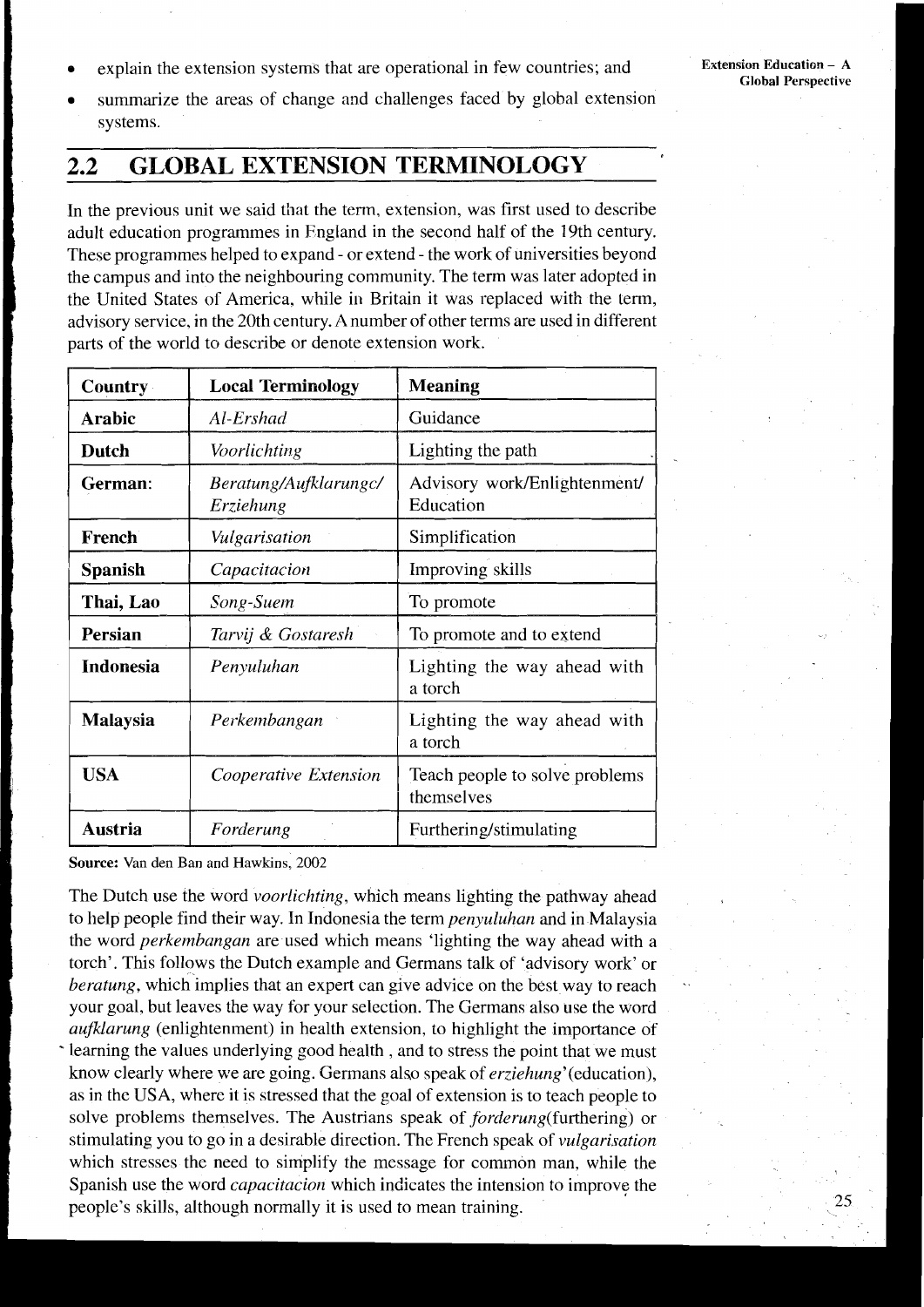### $2.3$ **GLOBAL TRANSFORMATION OF THE MEANING OF EXTENSION**

From the discussion presented in the previous section, we can understand that there is no widely accepted standard meaning for the term extension education the world over. However, over time the meaning of extension has been changed. based on its development objectives, reach, delivery, funding, etc. For your comprehensive understanding on how the meaning of extension changed overtime, examples are given below, which are taken from a number of books on extension published over a period of over 50 years.

- 1949: The central task of extension is to help rural families help themselves by applying science, whether physical or social, to the daily routines of farming, homemaking, and family and community living (Brunner and and Hsin Pao Yang, 1949).
- $1965:$ Extension has been described as a system of out-of-school education for rural people (Saville, 1965).
- 1966: Extension personnel have the task of bringing scientific knowledge to farm families in the farms and homes. The object of the task is to improve the efficiency of agriculture (Bradfield, 1966).
- $1973:$ Extension is a service or system which assists farm people, through educational procedures, in improving farming methods and techniques, increasing production efficiency and income, bettering their levels of living and lifting social and educational standards (Maunder, 1973).
- $1974:$ Extension involves the conscious use of communication of information to help people form sound opinions and make good decisions (Van den Ban, 1974).
- $1982:$ Extension is to help people identify and analyse their production problems and become aware of the opportunities for improvement (Adams, 1982).
- 1988: Extension is a professional communication intervention deployed by an institution to induce change in voluntary behaviours with a presumed public or collective utility (Roling, 1988).
- Extension is the organized exchange of information and the purposive  $1997:$ transfer of skills (Nagel, 1997).
- 1999: The essence of agricultural extension is to facilitate interplay and nurture synergies within a total information system involving agricultural research, agricultural education and a vast complex of informationproviding businesses (Neuchatel Group, 1999).
- Extension is a series of embedded communicative interventions that  $2004:$ are meant, among others, to develop and/or induce innovations which supposedly help to resolve (usually multi-actor) problematic situations (Leeuwis and Van den Ban, 2004)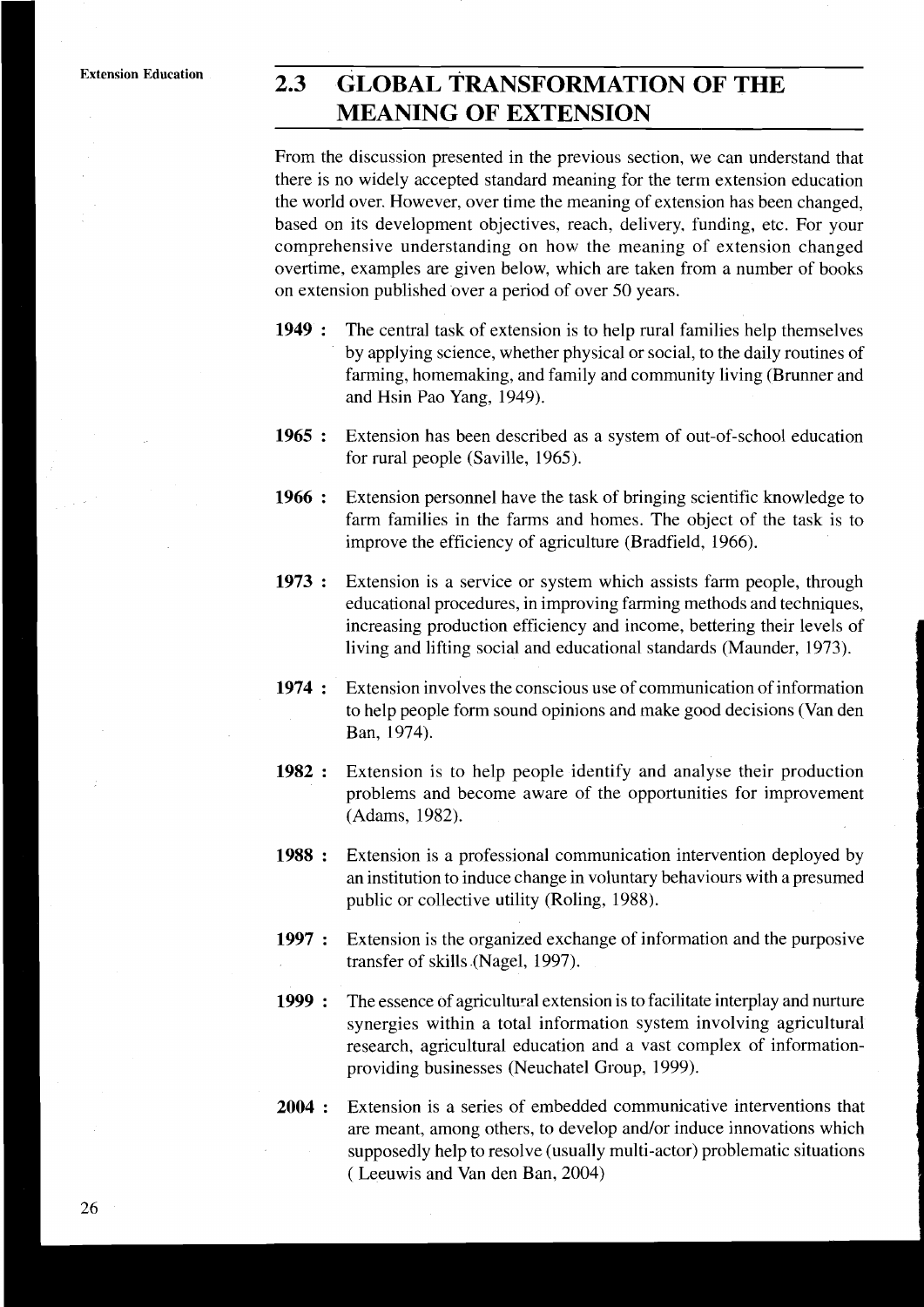**Activity 1:** Examine how the meaning of extension changed over time since 1949. Write your observations.

### **Check Your Progress 1**

**Note:** a) Use the spaces given below for your answers.

- b) Check your answers with those given at the end of the unit.
- Write the meanings of extension terminology used in any five countries.  $\left\{ \right\}$

### THE CHANGING ROLE AND APPROACHES  $2.4$ OF EXTENSION

#### 2.4.1 **Changing Role of Extension**

Globally, till the recent past, extension education for development has been, essentially, the responsibility of public sector, both in terms of funding and delivery. However, with the introduction of privatization, liberalization, and globalization, extension is globally viewed as comprising public, private, and semi-public systems that make up a multi-institutional, multi-sectoral pluralistic system. Also, views on extension have changed in emphasis from simple transfer of technology to organizing people for participatory development. Originally thought of as part of a 'knowledge triangle' composed of research, education, and extension, currently extension is viewed more broadly as part of innovation systems for development. These changes, involving how extension is perceived, how its aims have changed, and how it is seen to fit into a newly conceived larger system of innovations, further underscores the importance of extension as both an object of reform and an engine of innovations for development.

### **Extension Innovations for Development**

Extension innovations for development is the process by which new. knowledge, information, or technology is improved, adapted, diffused, and used, leading to social, cultural, human and economic developments.

**Extension Education - A** 

**Global Perspective**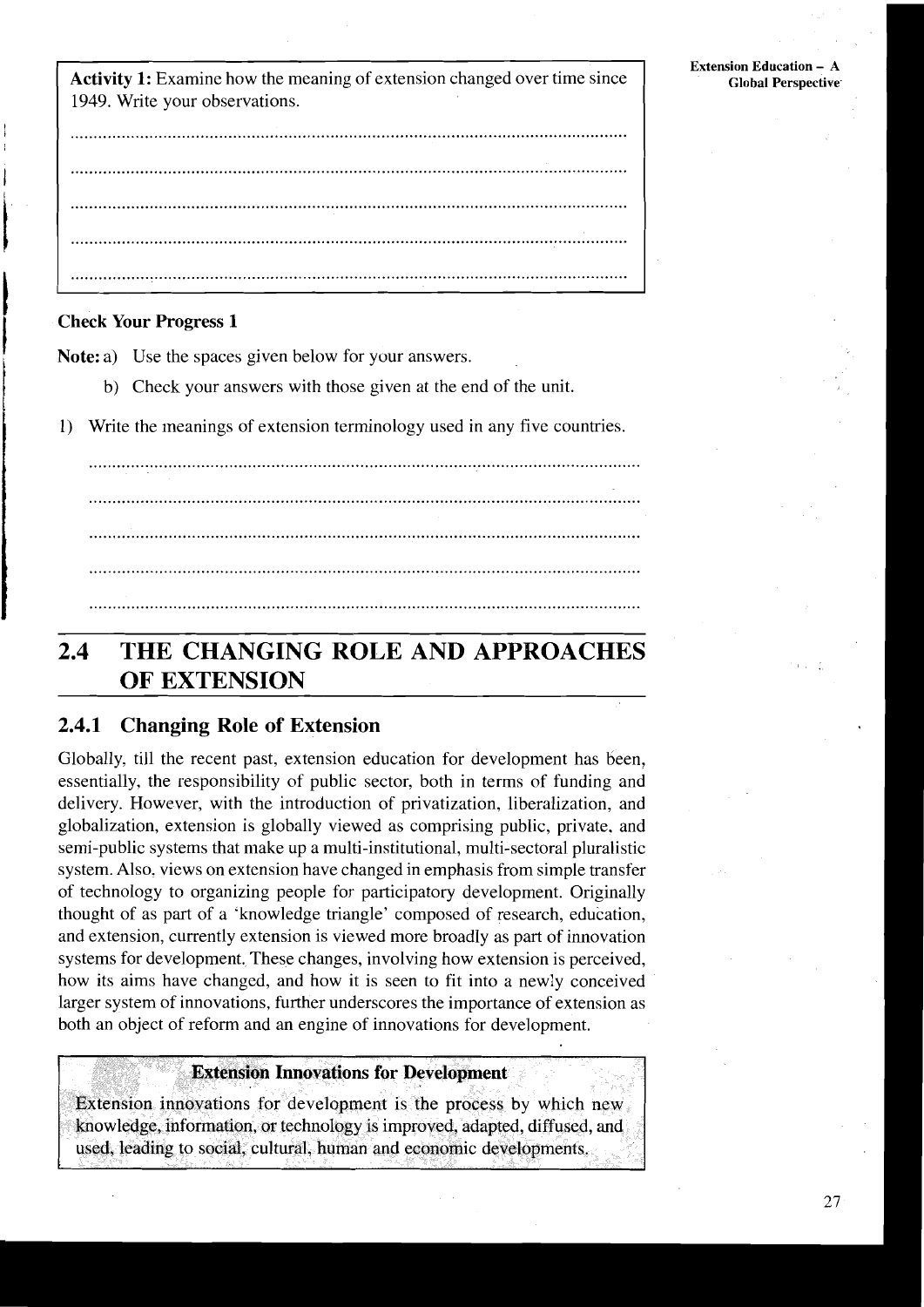**Extension Education** Globally, as an object of reform, it is called upon to adopt, for example, innovative structural, funding and managerial arrangements, and as an engine for advancing innovations for development (the process by which new knowledge, information, or technology is developecl, adapted, di:'fused and usecl, leading to social, cultural, human and economic development), it is called upon to take on new roles beyond traditional technology dissemination.

### **2.4.2 Change in Extension Approaches**

The development of extension services in different fields of development in the modem era has differed from country to country. Despite the variations, it is possible to identify a general sequence of four approaches or generations (NAFES. 2005).

- i) Colonial Extension: experimental stations were established in many Asian, African, and Latin American countries by the colonial powers. The focus of attention, first, was on agricultural extension with more emphasis on export crops such as rubber, tea, cotton, and sugar. Technical advice was provided to plantation managers and large landowners. Assistance to small farmers and marginalized people who grew subsistence crops and livestock was rare, except in times of crisis. Colonial powers also started education and family health care extension through the establishment of schools and hospitals.
- ii) Diverse Top-down Extension: after independence, commodity / service based extension efforts emerged from the remnants of the colonial system, with output targets established as part of five year development plans in community development, agriculture, industry, education, health and family welfare, etc. In addition, various schemes were initiated to meet the needs of small and marginalized people with support from foreign donors.
- iii) Unified Top-down Extension: during the 1970s and '80s, the Training and Visit extension system was introduced by the World Bank. Existing extension organizations were merged into a single national service. Regular messages were delivered to groups of people, promoting the adoption of improved technologies or practices for development.
- iv) Diverse Bottom-up Extension: when World Bank funding came to an end, the Training and Visit extension system collapsed in many countries, leaving behind a patchwork of programmes and projects funded from various other sources. The decline of central planning, combined with a growing concern for sustainable development and equity, has resulted in participatory methods of development gradually replacing top-down approaches. The fourth generation 'Diverse Bottom-up Extension' is well established in some countries, while it has only just begun in other places.

### **Major Changes in the Indian Extension System**

India's extension system has experienced major changes since the late 1990s in governance structures, capacity, organization, management, and advisory methods. The changes involve the decentralization of extension service provision to the local level, the adoption of pluralistic modes of extension service provision, and financing, the use of participatory extension approaches, capacity training of extension beneficiaries to express their demands, and capacity training of service providers to respond to the demands of beneficiaries. The reform initiatives reflect the view that development in all sectors requires demand-driven, accountable, need specific, purpose-specific, and target-specific extension services (Rivera, et.al., 2001)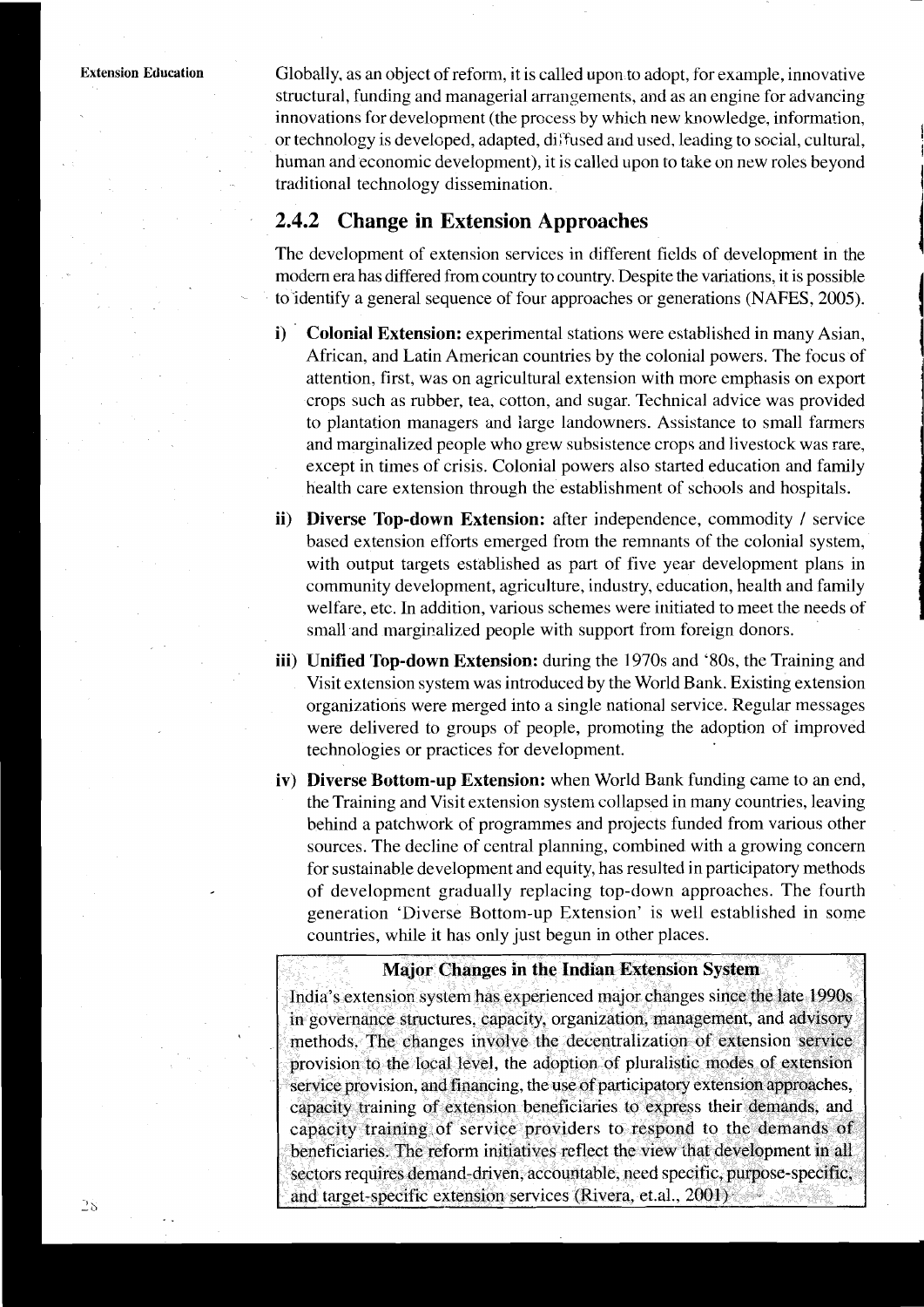# **2.5 GLOBAL PARADIGMS OF EXTENSION**

**Extension Education** - **<sup>A</sup> Global Perspective** 

Globally, any particular extension system can be described both in terms of both *how* communication takes place and *why* it takes place. It is not the case that paternalistic systems are always persuasive, nor is it the case that participatory extension initiatives are necessarily educational. Instead there are four possible combinations. each of which represents different extension paradigms for development as follows (NAFES, 2005):

- **i) Technology Transfer for Development** (Persuasive + Paternalistic): this paradigm was prevalent in colonial times, and reappeared in the 1970's and 1980's when the Training and Visit system was established in many Asian countries. Technology transfer involves a top-down approach that delivers specific recommendations to people about the practices they should adopt for development.
- **ii) Advisory Development Work** (Persuasive + Participatory): this paradigm can be seen today where government organisations or private consulting companies respond to people's enquiries for development with technical prescriptions. It also takes the form of projects managed by donor agencies and NGOs that use participatory approaches to promote development through pre-determined packages of technolcgy.
- **iii) Human Resource Capacity Building for Development** (Educational + Paternalistic): this paradigm dominated the earliest days of extension in Europe and North America, and later in Asia and Africa, when universities gave training to people who were too poor to attend full time courses. It continues, today, in the extension activities of colleges, research organizations and development departments around the world. Top-down teaching methods are employed, but people are expected to make their own decisions about how to use the knowledge they acquire for development.
- *iv* **Facilitation for Development** (Educational + Participatory): this paradigm involves methods such as exposing people to learning experiences, and person-to-person exchange of extension communication. Knowledge is gained through interactive processes and the participants are encouraged to make their own ideas / decisions for development. The best known agricultural extension examples in Asia are projects that use Farmer Field **i** Schools or participatory technology development.

### **Change in Role, Approaches and Paradigms of Global Extension Systems**  Globally, it must be noted that, there is some disagreement about extension roles, approaches and paradigms. About extension role, some argue for public delivery of extension services, some argue for private delivery and some argue for public-private partnerships. About extension approach, some favour diverse / unified top-down extension, while some support diverse bottom-up extension. In case of paradigms, some experts believe that the term extension should be restricted to persuasive function, while others believe it should only be used for educational activities. There are economic (for role), efficiency (for approaches) and philosophical (for paradigms), reasons behind the above agreements or disagreements. However, irrespective of role, approach, and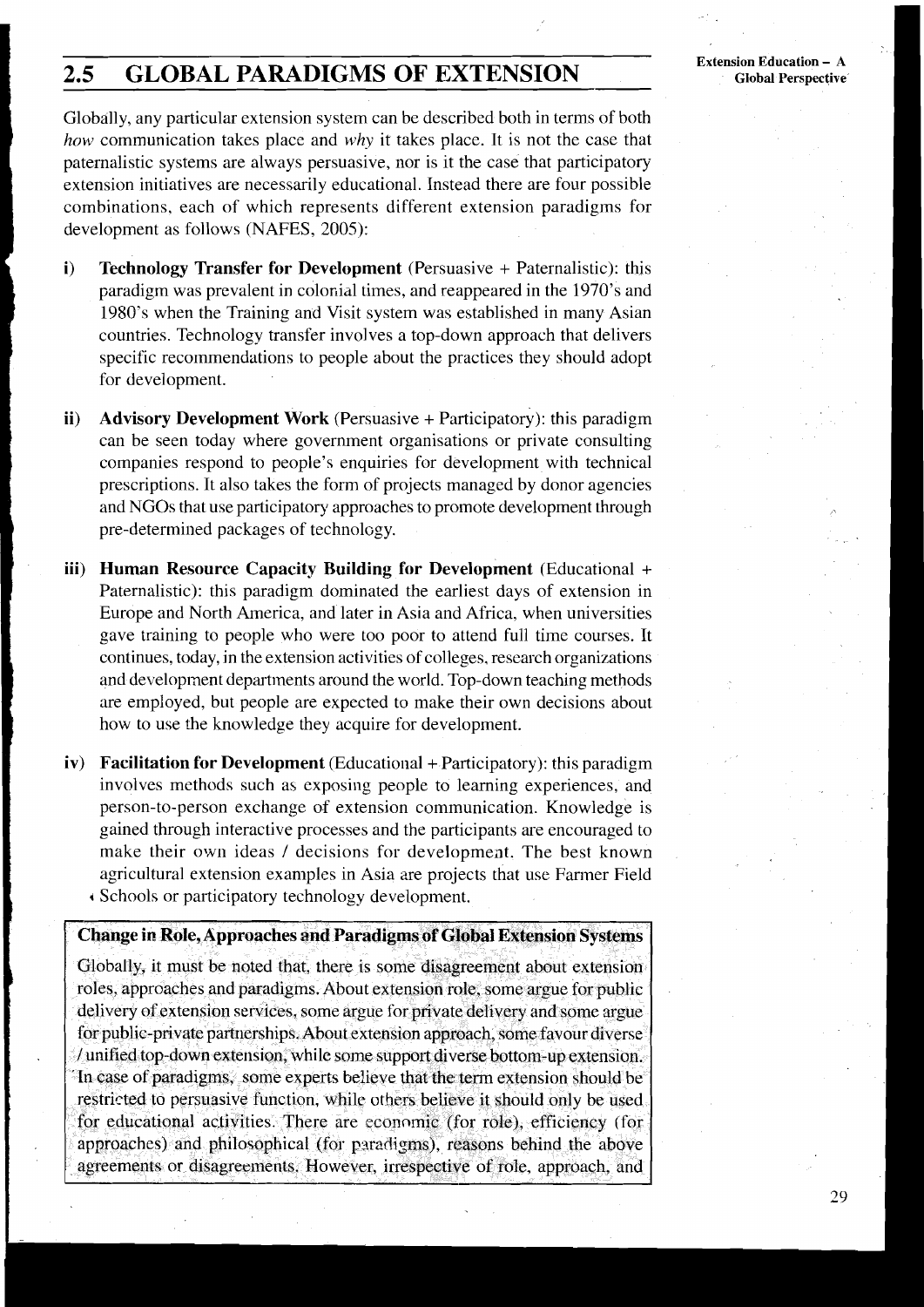paradigm, we are concerned with the practical point of view, of how extension is useful for the development of any sector. In this context, the above discussed extension roles, approaches and paradigms are currently being organized under the name of extension for development pragmatically, if not ideologically, in one part of the globe or another. ESS.

**Activity 2:** Visit a nearby extension and development worker's office, and enquire about the changing role and approaches of extension. Compare their views with those given in the above section and write your observations.

.......................................................................................................................... .......................................................................................................................... .......................................................................................................................... ..........................................................................................................................

..........................................................................................................................

### **Check Your Progress 2**

**Note:** a) Use the spaces given below for your answers.

- b) Check your answers with those given at the end of the unit.
- 1) How the role of extension is changing?

.......................................................................................................................

2) Name the four extension approaches, in general.

.......................................................................................................................

3) Name the four global paradigms of extension.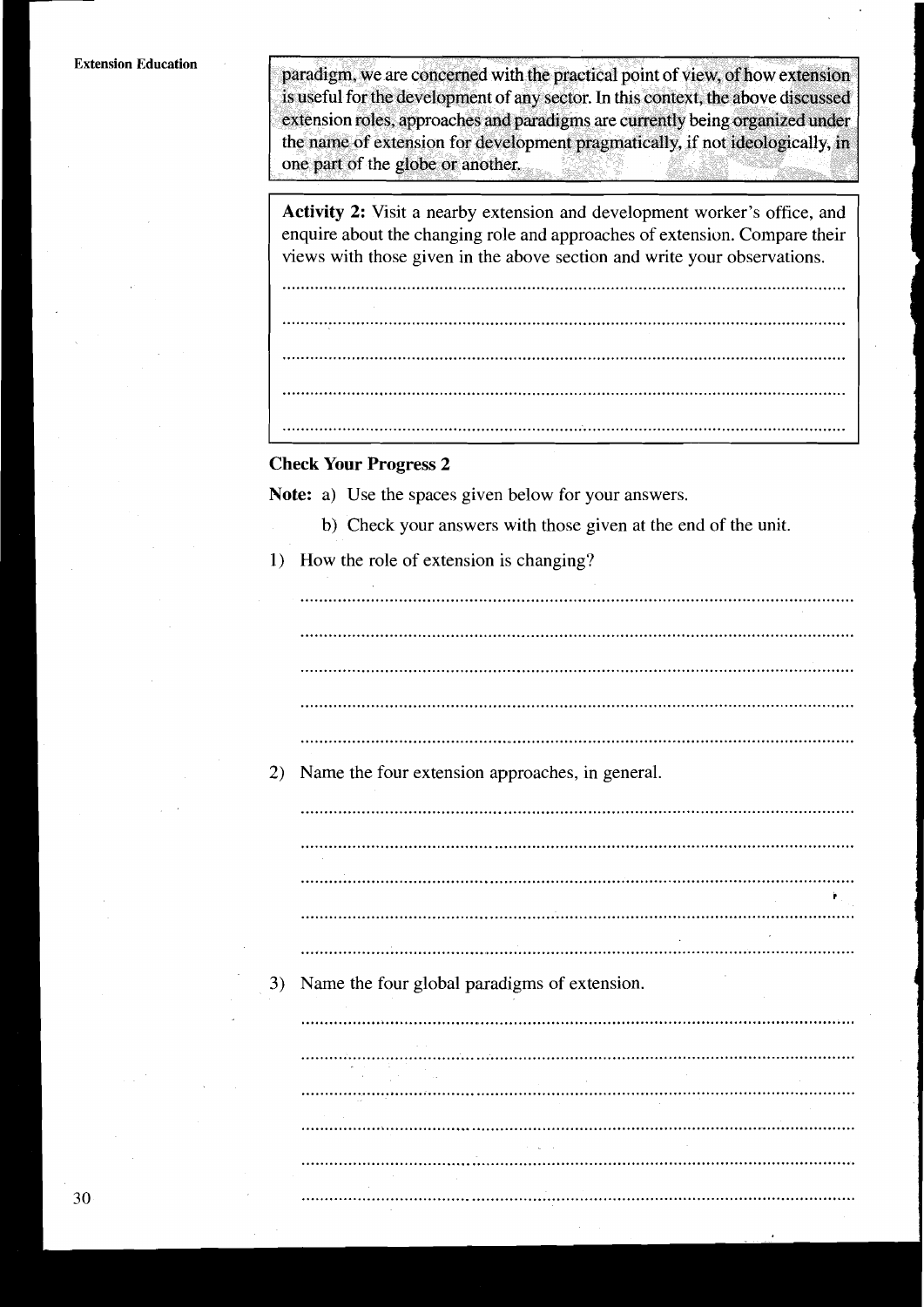### **GLOBAL EXTENSION SYSTEMS**  $2.6$

In this section, we will discuss briefly the extension education systems of a few countries, including India.

## **2.6.1 India**

In the Indian context, there are four major organizational streams devoted to extension work for development of various sub-sectors. These are:

- i) First Line Extension System comprising mainly Union & State Ministries; Research Councils and their Research Institutes functioning under various **Ministries; National and Sate Institutes for Development of different sectors;** and Central and Sate Universities.
- ii) Second or Middle Level Extension System comprising mainly State Departments for Development.
- iii) Third Level Extension System comprising mainly Village Level Extension Workers under State Departments.
- iv) Development Extension work by Non-Government Organizations, Voluntary Organizations, Business and Corporate Houses.

The extension organizations under these four extension systems, with examples, are given blow for your understanding.

| <b>Extension System</b>                           | Organizations                                                                                                                                                                                                                                                         |  |
|---------------------------------------------------|-----------------------------------------------------------------------------------------------------------------------------------------------------------------------------------------------------------------------------------------------------------------------|--|
| First Line Extension<br>System                    | Union and State Ministries of Agriculture, Rural<br>$\bullet$<br>Development, Health & Family Welfare.                                                                                                                                                                |  |
|                                                   | Indian Council of Agricultural Research<br>۰<br>(ICAR), Indian Council of Medical Research<br>(ICMR), Council of Scientific and Industrial<br>Research (CSIR), Indian Council for Social<br>Science Research (ICSSR), Indian Council for<br>Forestry Research (ICFR). |  |
|                                                   | National Institutes of Rural Development (NIRD),<br>National Institute for Health and Family Welfare<br>(NIHFW), National Institute for Agricultural<br>Extension Management (MANAGE).                                                                                |  |
|                                                   | • Central Universities, State Agricultural<br>Universities, State Health Universities, General<br>Universities.                                                                                                                                                       |  |
| Second or Middle Level<br><b>Extension System</b> | State Departments of Agriculture, Animal<br>$\bullet$<br>Husbandry, Environment, Panchayat Raj and<br>Rural Development, Revenue, Health and<br>Family Welfare, Education, Energy.                                                                                    |  |
|                                                   | State Institutes for Rural Development (SIRD).<br>٠                                                                                                                                                                                                                   |  |
| Third Level Extension<br>System                   | Village Level Extension Workers for various<br>$\bullet$<br>Line Departments.                                                                                                                                                                                         |  |
| NGOs and Voluntary<br>Organizations               | Council for Advancement of People's Action<br>$\bullet$<br>and Rural Technology (CAPART).                                                                                                                                                                             |  |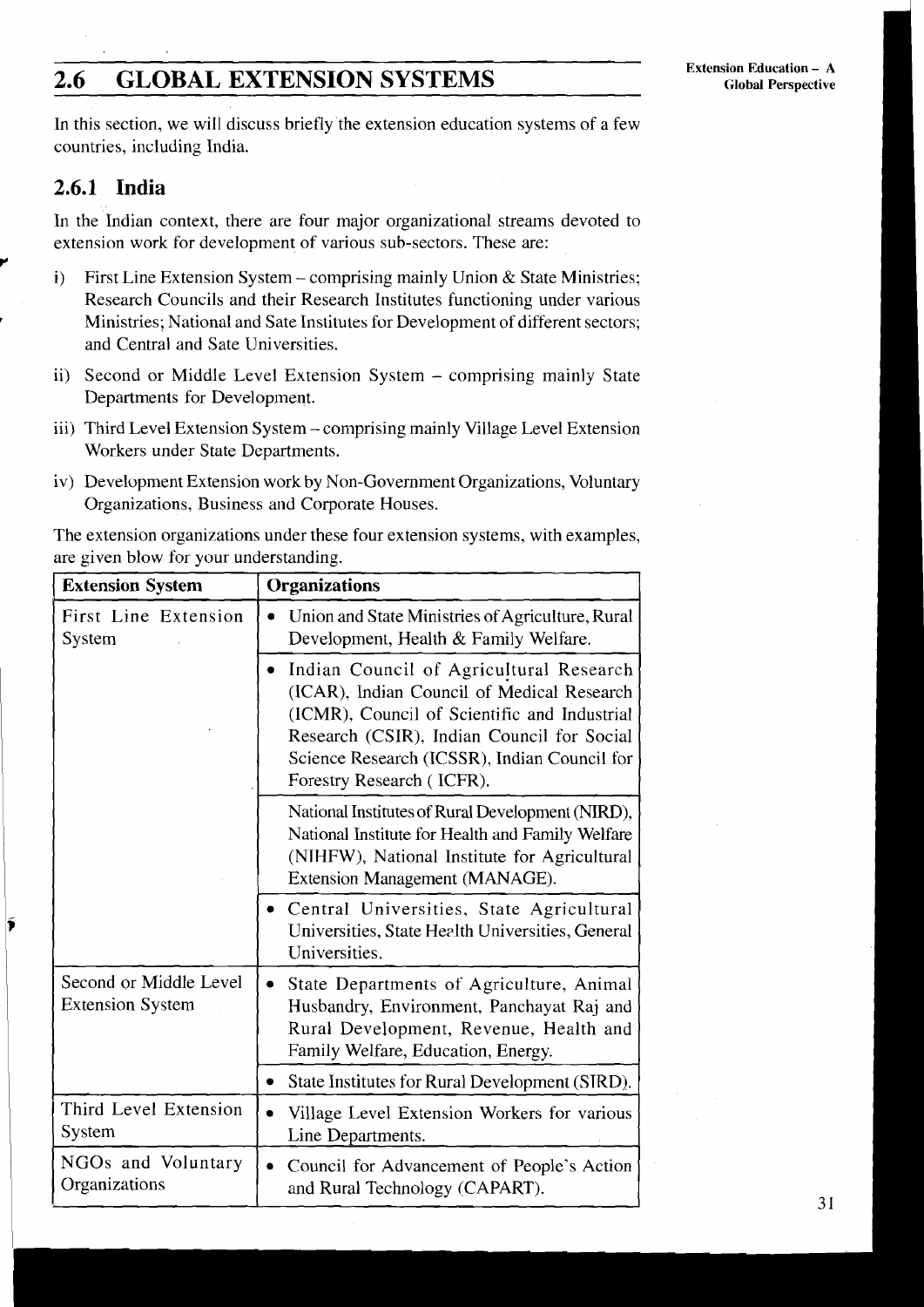### The Council for Advancement of People's Action and Rural **Technology** وأتمامه والمتعارض والمراد والكبارة

The voluntary sector in India plays a major role in extension and development. through mobilising communities and catalysing people's initiatives for change. as well as through direct implementation of interventions around specific issues. Formal recognition of the role of voluntary organisations in the Seventh Plan documented to the formation of the Council for Advancement of People's Action and Rural Technology (CAPART) in 1986, as a nodal agency for catalysing and coordinating the emerging partnership between voluntary organisations and the Government for sustainable development of rural areas. CAPART was formed by amalgamating two agencies, the Council for Advancement of Rural Technology, and People's Action for Development India. CAPART is an autonomous body, registered under the Societies Registration Act, 1860, and functions under the aegis of the Ministry of Rural Development, Government of India. Today, this agency is a major promoter of rural development in India, assisting over 12,000 voluntary organizations across the country in implementing a wide range of development initiatives.

Indian extension programmes ror development can be classified under four distinct , stages

- Community Development  $\bullet$
- Technological Development,
- Development with Social Justice
- Infrastructure Development

Some important extension programmes in each of the stages, with commonly used abbreviation, and, year of initiation, are presentcd.

| Year                                   | Popular<br><b>Abbreviation</b> | <b>Extension and Development Programme</b>  |
|----------------------------------------|--------------------------------|---------------------------------------------|
| <b>Community Development</b>           |                                |                                             |
| 1952                                   | <b>CDP</b>                     | Community Development Programme             |
| 1953                                   | <b>NES</b>                     | <b>National Extension Service</b>           |
| 1954                                   | CDB                            | <b>Community Development Block</b>          |
| 1957                                   | Panchayati Raj                 | Democratic Decentralization                 |
| <b>Technological Development</b>       |                                |                                             |
| 1960                                   | <b>IADP</b>                    | Intensive Agricultural District Programme   |
| 1964                                   | <b>IAAP</b>                    | Intensive Agricultural Area Programme       |
| 1964-1965                              | <b>ICDP</b>                    | <b>Intensive Cattle Development Project</b> |
| 1966                                   | <b>HYVP</b>                    | <b>High Yielding Variety Programme</b>      |
| <b>Development with Social Justice</b> |                                |                                             |
| 1951                                   | <b>NFWP</b>                    | National Family Welfare Programme in 1951   |
| 1970-1971                              | <b>SFDA</b>                    | Small Farmers' Development Agency           |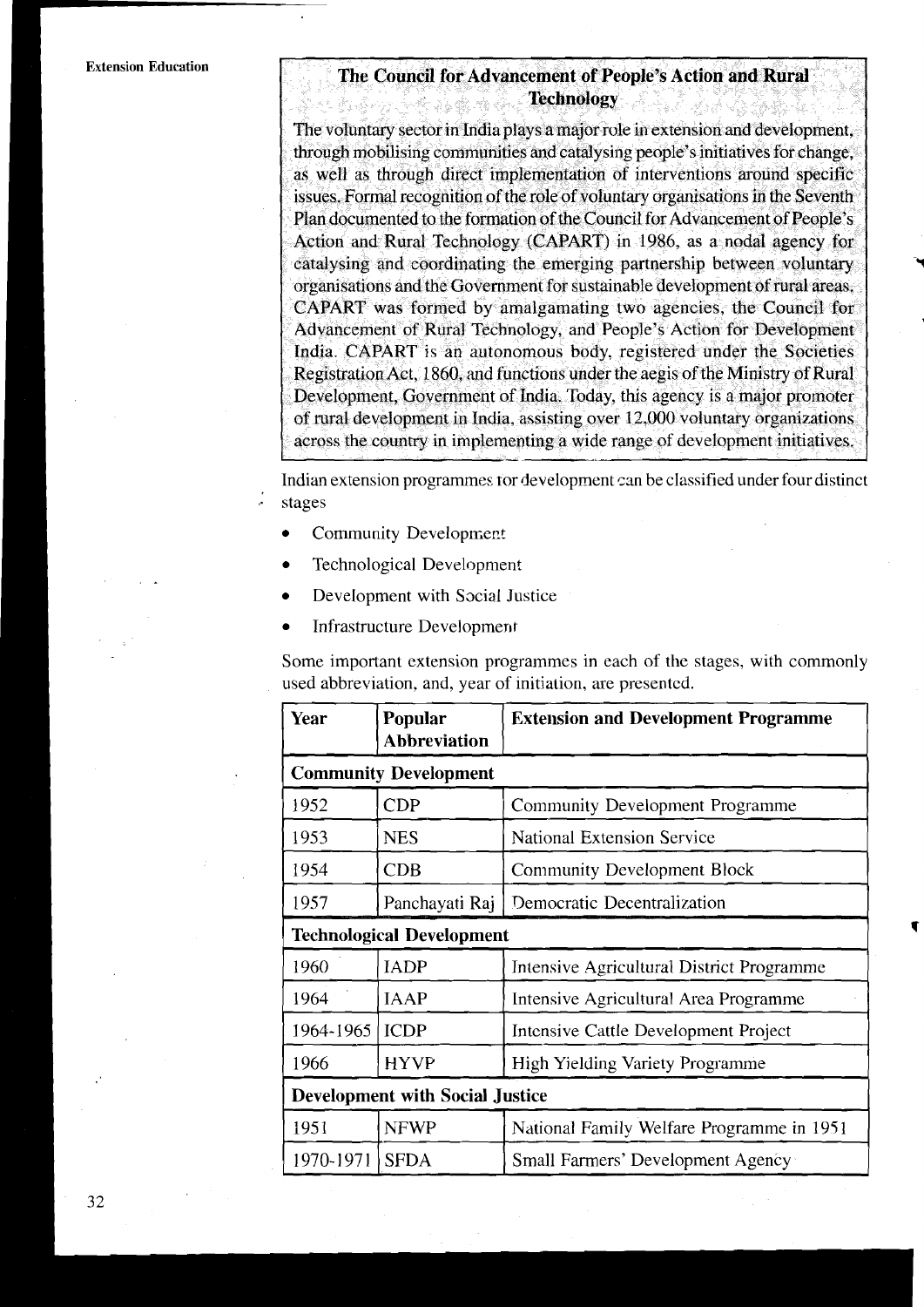|                                   | <b>MLFA</b>   | Marginal Farmers' and Agricultural Laborers<br>Programme           |
|-----------------------------------|---------------|--------------------------------------------------------------------|
|                                   | <b>DPAP</b>   | Drought Prone Areas Programme                                      |
| 1972-1973                         | <b>PPTA</b>   | Pilot Project for Tribal Development                               |
| 1974                              | T&V           | Training and Visit Programme                                       |
| 1978-1979                         | <b>IRDP</b>   | <b>Integrated Rural Development Programme</b>                      |
| 1979                              | <b>TRYSEM</b> | Training of Rural Youth for Self-Employment                        |
| 1980                              | <b>NREP</b>   | National Rural Employment Programme                                |
| 1982                              | <b>DWCRA</b>  | Development of Women and Children in<br><b>Rural Areas</b>         |
| 1983                              | <b>NAEP</b>   | National Agriculture Extension Project                             |
| 1986                              | <b>CAPART</b> | Council for Advancement of People's Action<br>and Rural Technology |
| 1986                              | TMO           | Technology Mission on Oilseeds                                     |
| 1989                              | <b>JRY</b>    | Jawahar Rozgar Yojana                                              |
| 1993                              | <b>EAS</b>    | <b>Employment Assurance Scheme</b>                                 |
| 1994                              | <b>DPEP</b>   | <b>District Primary Education Programme</b>                        |
| 1994                              | <b>SFAC</b>   | Small Farmers Agri-business Consortium                             |
| 1994                              | PPP           | Pulse Polio Programme                                              |
| 1999                              | <b>SGSY</b>   | Swarnjayanti Gram Swarozgar Yojana                                 |
| 2005                              | <b>NRHM</b>   | National Rural Health Mission                                      |
| <b>Infrastructure Development</b> |               |                                                                    |
| 1999                              | <b>NATP</b>   | National Agricultural Technology Project                           |
| 2004                              | <b>PURA</b>   | Providing Urban Amenities in Rural Areas                           |
| 2006                              | <b>NAIP</b>   | National Agricultural Innovation Project                           |
| 2006                              | <b>NREGA</b>  | National Rural Employment Guarantee Act.                           |

**i** 

**2.6.2 The United States of America**<br>In the United States of America (USA), an extension agent is a university employee who develops and delivers educational programs **tg** assist people in economic and community development, leadership. family issues, agriculture, environment, and in many other developmental issues. Another programme area that extension agents provide is 4-H and Youth. Many extension agents work for Cooperative Extension Service programs at Land-Grant Universities. They are sometimes referred to as county agents or educators. For your understanding, their extension work is briefly described below. <sup>I</sup>

<sup>I</sup>**Cooperative Extension Service:** Cooperative Extension Service in the United States is publicly supported, informal adult education and development organization. Established in 1914 by the Smith-Lever Act, it constitutes one of the largest adult education programmes in the world and consists of three levels **33 33**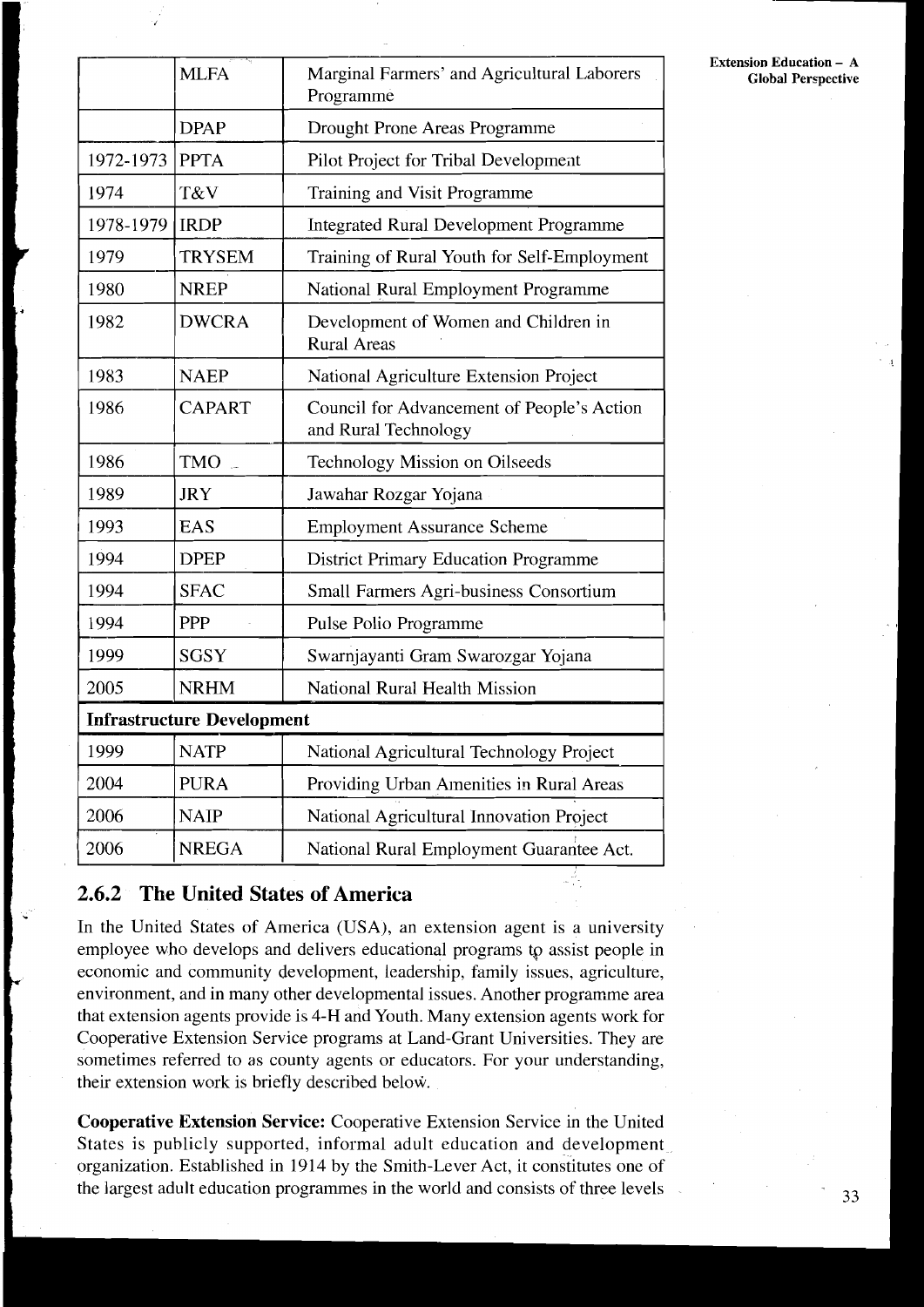**Extension Education** of organization - federal, state, and county. The Cooperative Extension System involves many organizations, including: USDA Cooperative State, Research, Education and Extension Service, over 100 State Land-Grant Universities and Colleges, and over 3,000 county governments. Land-grant partners include historically black universities and colleges, Native American universities and colleges, and informal partnerships with Hispanic institutions of higher education. Its overall objective is to plan, execute, and evaluate learning experiences that will help people acquire the understanding and skills essential for solving farm, home, and community development problems.

> **4-H** : 4-H in the United States and Canada is a youth organization administered by the Cooperative State Research, Education, and Extension Service with the mission of "engaging youth to reach their fullest potential while advancing the field of youth development. The name represents four personal development areas of focus for the organization

- Head
- Heart
- Hands, and
- Health



**Fig. 2.1: Official 4-H emblem** 

The official 4-H emblem is a green four-leaf clover with a white H on each leaf standing for Head, Heart, Hands, and Health. White and green are the 4-H colors. The white symbolizes purity and the green represents growth ( Fig 1) .

### *The 4-H pledge* **is:**

I pledge my head to clearer thinking,

my heart to greater loyalty,

my hands to larger service,

and my health to better living,

for my club, my community, my country, and my world.

The 4-H motto is "To make the best better", while its slogan is, "Learn by doing" (sometimes written as "Learn to do by doing"). The goal of 4-H is to develop citizenship, leadership, and life skills among youth through mostly experiential learning extension programmes. The organization has over 6.5 million members in the United States, from ages five to nineteen, in approximately 90,000 clubs. Though typically thought of as an agriculturally focused organization as a result of its history, 4-H, today, focuses on citizenship, healthy living, and science, engineering and technology extension programmes. Today, 4-H and related programmes exist in over 80 countries around the world. Each of these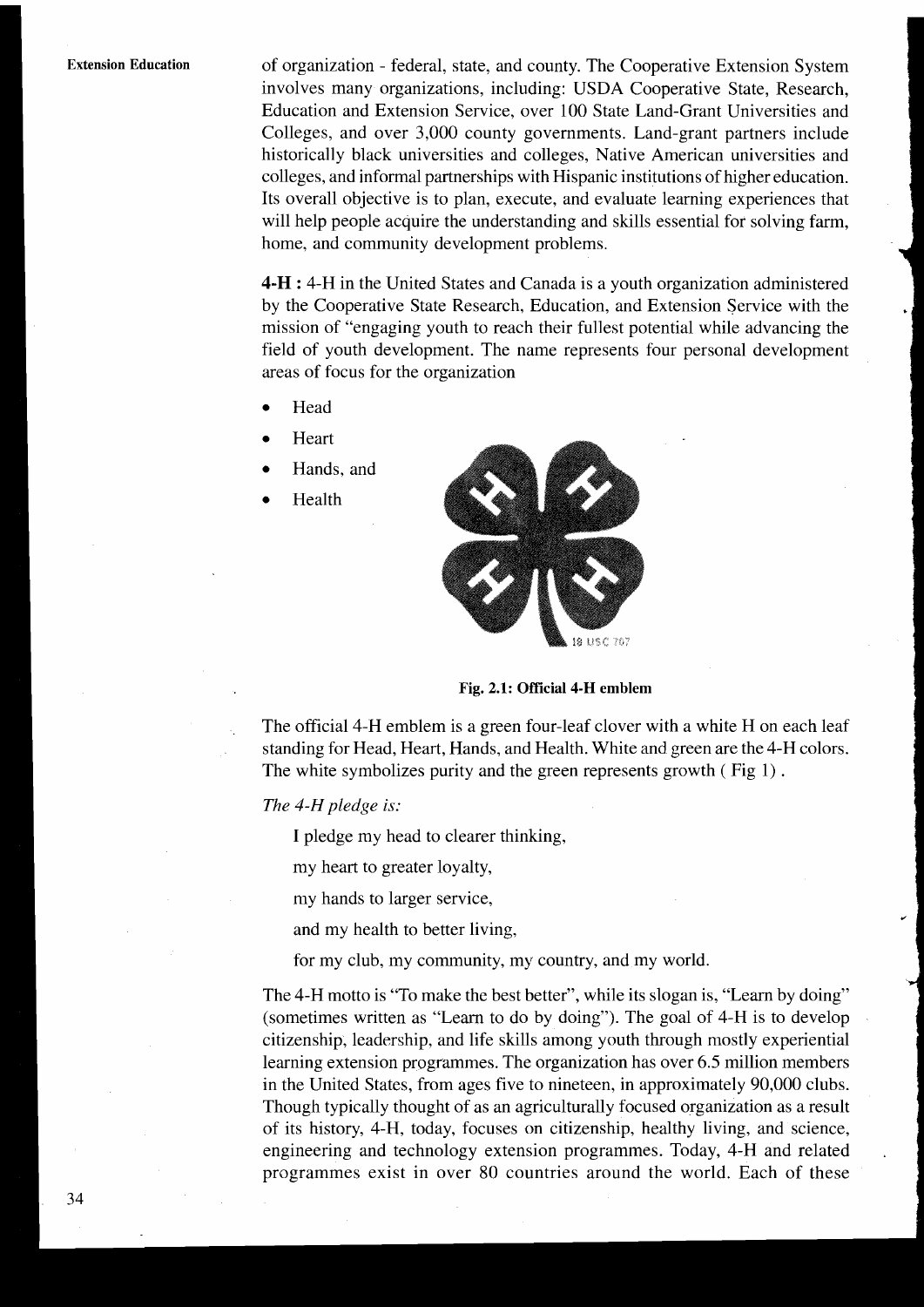# **2.6.3 Israel**

+

**4** 

In Israel, the agency responsible for extension service is the Joint Centre for Extension run jointly by the Government and Settlement department. The representative of the Government works as the head of the extension service. The main sections of the centre are briefly described below.

**Training or Guidance Section in New Settlements:** there has been much immigration after 1948, and Israel at that time had few graduates for extension work. So, they engaged volunteers to act as extension instructors in the new settlement villages. They trained new instructors and created facilities for inservice training of old instructors.

**Publications Division:** The publications division publishes four types of publications

- leaflets for new settles in simple Hebrew language
- bulletins- for old settlers with detailed extension information
- instructors' news sheet a monthly publication giving instructions to village instructors about day to day extension work
- advanced extension publications which are more complete studies with a research background.

**Audio Visual Aid Section:** with the help of equipment supplied by the USA, this section prepares the talks, slides, and other audio visual material for extension work. With the help of special extension vehicles, and with the help of the General Information Bureau of Israel, they go to villages for extension work. The other activities of this section are evening discussions in the settlements, demonstrations, organizing village exhibitions, contests, and excursions.

**Home Economics Section:** this section trains the women to take care of home, family, child, cooking, etc. There is an advisory council with representatives from ministries, the Jewish agency, and national organizations for different types of settlements. This council decides home extension programmes for the villages and carrys out those programmes with the help of home economics extension workers who are professionals, but volunteers, from the old settlements.

**Auxiliary Farms:** under this section, non-agriculturists, or, persons having some area in their compounds, are persuaded to grow vegetables and fruits, maintain livestock, poultry, etc. It has five objectives, viz., national education, economic benefits, health benefits, improving aesthetic appearance, and training for agricultural settlements. The Government provides loans and extension instructors to the auxiliary farms. Further, students in the elementary schools are given training in practical agricultural work and they do the work on their own auxiliary farms. A majority of auxiliary farms are run by boys of 10-14 years age with a good income. A majority of extension instructors are women, and Israel's experience suggests that women extension instructors are more successful.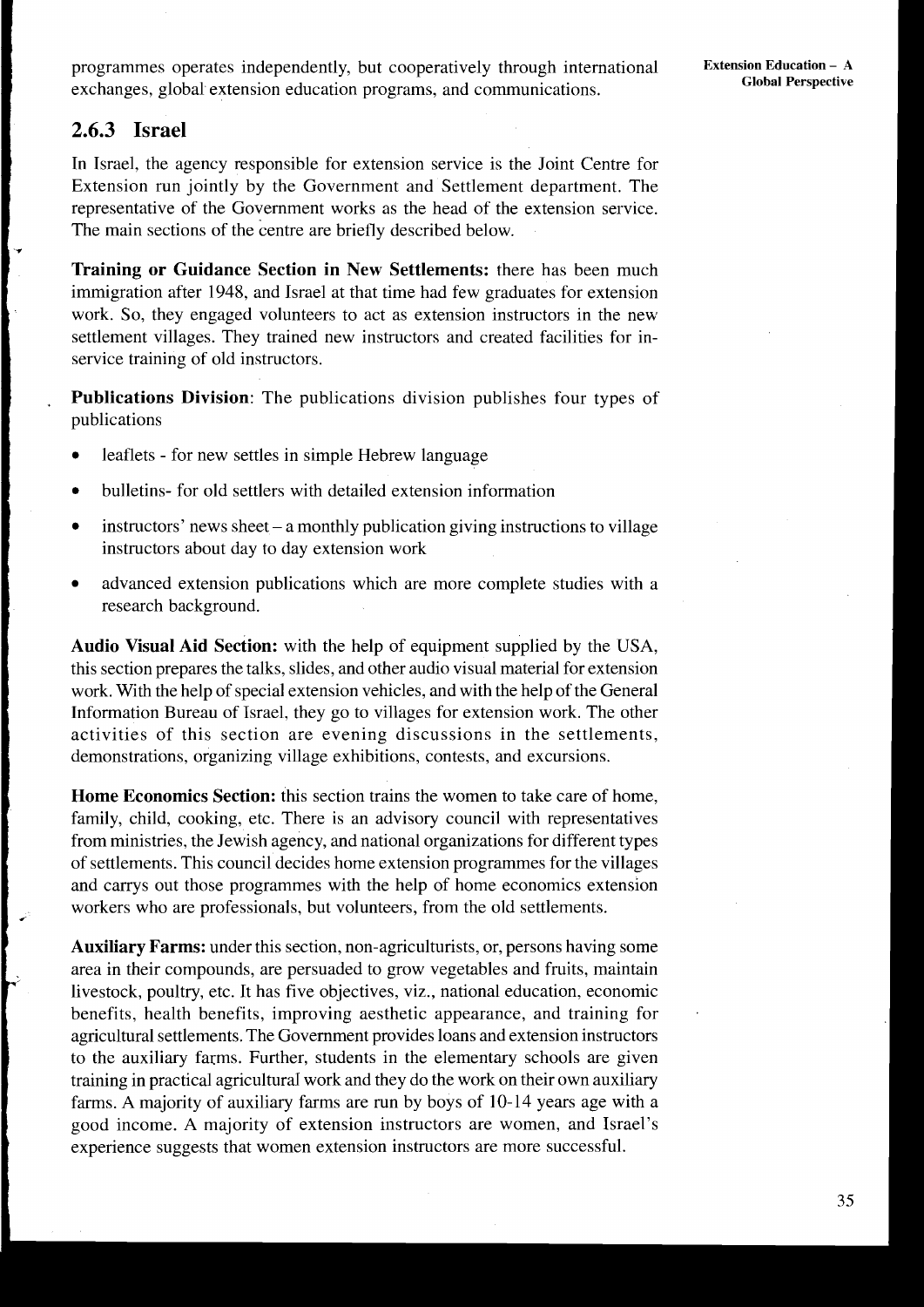### 2.6.4 China

Modern extension service started in China in 1915 with a sponsored popular **<sup>7</sup>** lecture of promoting forests. This was followed by extension programmes on cotton production and extension campaign to eliminate illiteracy in 19 18. During this period the priority areas for extension work were

- $\bullet$  first literacy
	- second agriculture and economic reconstruction
	- third  $-$  rural health
	- fourth citizenship education.

In 1924, a division of extension was started in Nanking Agriculture College, and in the same year a national committee of agriculture extension service was organized. After independence, in 1949, China started extension work for the development of all sub sectors under five year plans. The challenge now facing the Chinese extension system is that there is a lack of money to support the system that has been set up. The overall demand for technology innovation and diffusion now appears to be far greater than when the collective system of rural production was intact. While demand has risen, the practical difficulties of meeting this demand have also multiplied, as the system has to serve millions of production units, as against limited numbers under the previous collective system of rural production. The situation has worsened because of lack of funds from the government. It seems that the government will gradually reduce financial support to the extension organization and farmers will have to pay some money for the service they receive. In this context, the Chinese government is envisaging some changes for the extension system in China. These are

- shifting extension approach to participatory methods
- strengthening extension especially at the lower levels, with more staff and training
- Intervalse of peoples' organizations.<br> **2.6.5 The Philippines**

The extension programme in the Philippines has a very prominent place in the Asian and Far Eastern countries. It has organized national, provincial, and municipal levels. Under the Local Government Code of 1991, the Congress of<br>The Philippines decentralized authority to local Governments to manage and<br>supervise basic services, including extension which had, until then, bee responsibility of the ministries. Resources and assets were transferred, as well as powers to generate resources, locally, for funding extension and development projects by a total reorganization of the extension system. The extension methods used are from individual to group extension, from mass to folk media, and information technology. In more recent programmes, the Key Production Area development approach is used which focuses on priority areas best suited for specific commodities which are based on agro-climatic suitability and the availability of markets for the products. By this approach, efficient utilization of scarce resources is ensured and the farmers' investments paid off. The empowerment of farmers and fisher folk plays a central role in the approach and agrarian reform will give farmers access to land and water resources. Building 36 on the Philippines tradition of 'schools on the air' a pilot project was established

**2;**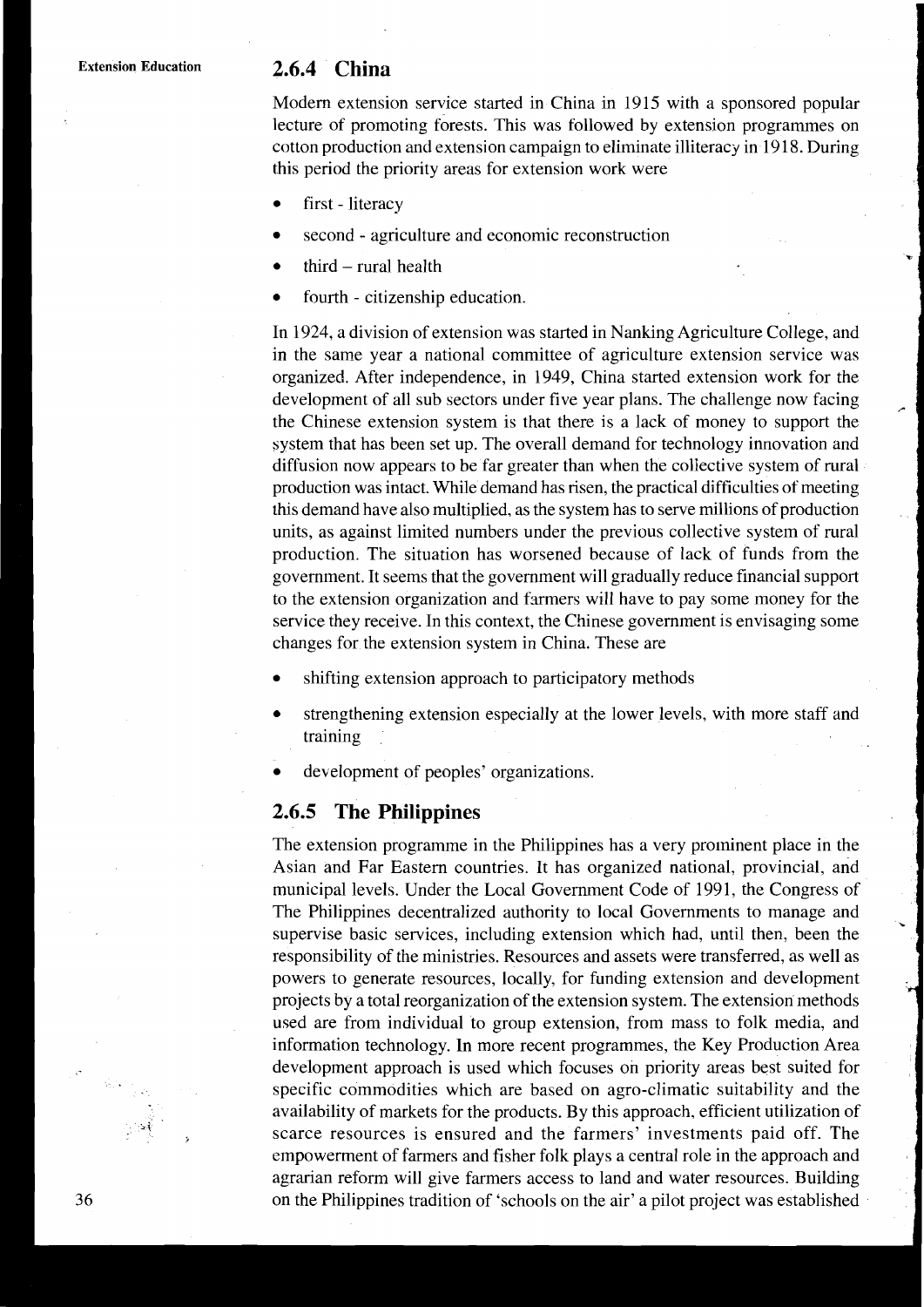in 1992 with the Government and The Philippinc Council for Agriculture, Forestry and Natural Resources Research and Development. After having established the outside information needs of local farmers (by participatory methods), short term training programmes are broadcast on the air, and supplemented with printed materials or videos.

### **2.6.6 Bangladesh**

The Comilla project in Bangladesh which aroused the interest of the rural development workers all over the world could be considered a giant leap forward for the extension work in Bangladesh. In the early 1960s (then East Pakistan), a National Academy was started at Comilla to train government officials in rural development. Kotwali Police Station of the District was the experimental laboratory for developing and testing rural development methods focusing agriculture development. By trial and error, the Academy developed a comprehensive approach with a particularly interesting feature for extension agents. It facilitated an agreement between the local people and the Academy to carry out activities such as  $\rightarrow$  organizing themselves into village cooperatives, and, it became the principal agency for non formal education, which is the theme of extension in development work.

### **2.6.7 Sri Lanka**

The extension approach in Sri Lanka centres around collective action by many departments as against a single department and emphasizes use of group extension methods. The basic concepts underlying the above approach are the people centred, bottom-up participatory planning in the preparation of divisional, district, and provincial programmes, based on people's needs, identified through problem census, problem analysis, and a problem solving processes. For example, in agricultural extension, Farmer Reference Groups (FRGs) have been established with common interests and similar resource endowments. The FRGs are the most important link between the extension officer and the community.

### **2.6.8 Pakistan**

The rural community development programme in Pakistan is called the Village Aid Programme which was initiated in 1952. The letters A, **I,** and D in the title, although pronounced 'Aid', are an abbreviation for part of the full title - Village Agricultural and Industrial Development, or, more simply, 'V-AID'. The extension workers under this programme are called V-AID workers (VAWs). The aim of the V-AID programme is to assist villagers, both individually and collectively, to plan and implement self-help programmes designed to eliminate, or reduce, their common problems, and to reach agreed goals of development. The types of assistance rendered by the VAWs to the villagers are designed to give them the confidence and the ability to act through organized effort, with a minimum of outside help. V-AID extension programmes changed the concept of government assistance, from unilateral government planning and super imposition of programmes upon the villagers - in a word, doing things for villagers - to one of supplementing the organized efforts of the villagers in planning and implementing their own programmes for development. Basic Democracy System, Rural Works Programme, Integrated Rural Development Program. Peoples Works Programme, Barani Area Development Program, Traditional Training and Visit (T&V) Extension System are the other major extension and development programmes of Pakistan.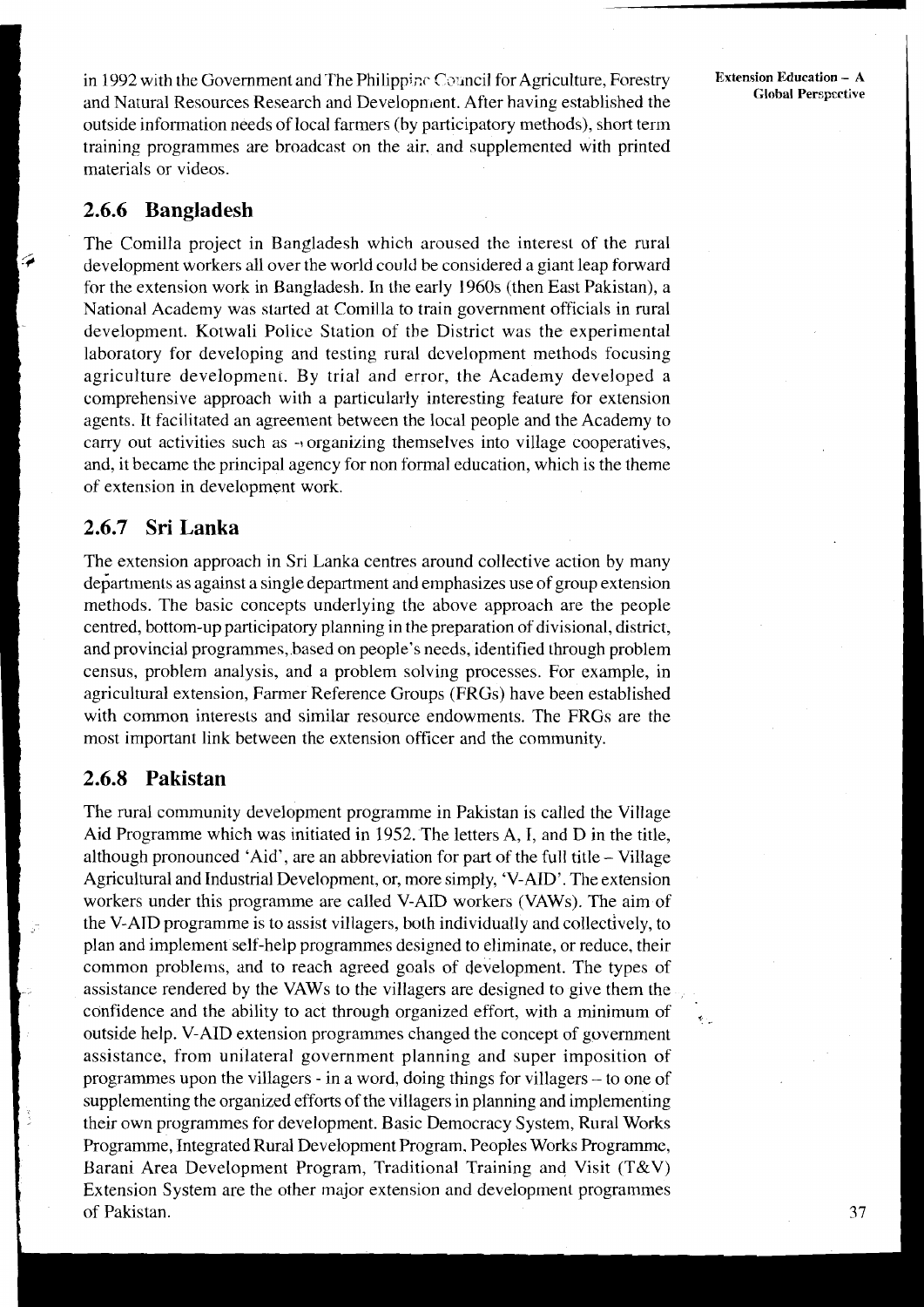## **Extension Education** *2.6.9* **Lao People's Democratic Republic**

In the Lao People's Democratic Republic (PDR), the extension approach is based on many years of experience involving a set of policies, principles, structures, and processes that should be applied in all provinces and districts. and by all projects that support extension activities. Project managers, provincial staff, and field workers are expected to plan and adapt their extension activities in response to the demands made by village authorities and farming households in a flexible manner. The Lao extension approach is based on the policies of the government, particularly the Strategic Visions for Various Development Sectors and the National Growth and Poverty Eradication Strategy (2004). These policies, and past experience, have led to the identification of following guiding principles.

- Decentralised
- Pluralistic and participatory
- Need based
- Integrated
- Gender-sensitive
- Group-based
- Sustainable.

The extension structure of Lao PDR consists of two parts

- Government Extension Service
- Village Extension System

The Government Extension Service has three levels: the National Extension Service, the Provincial Extension Service, and the District Extension Service. Staff at the Provincial level is called subject matter specialists and staff at the District level is being retrained as generalists. The Village Extension System involves three groups of people: the village authorities, who plan and manage extension activities as part of their own development plans; production groups that are formed by villagers with a common interest, and; village extension workers who facilitate activities of production groups and help extend information . to other members of the community. The village extension workers are appointed and compensated by the community, while receiving technical support through the Government Service.

### **Check Your Progress 3**

Note: a) Use the spaces given below for your answers.

- b) Check your answers with those given at the end of the unit.
- 1) Name the four distinct stages of extension programmes for development in India.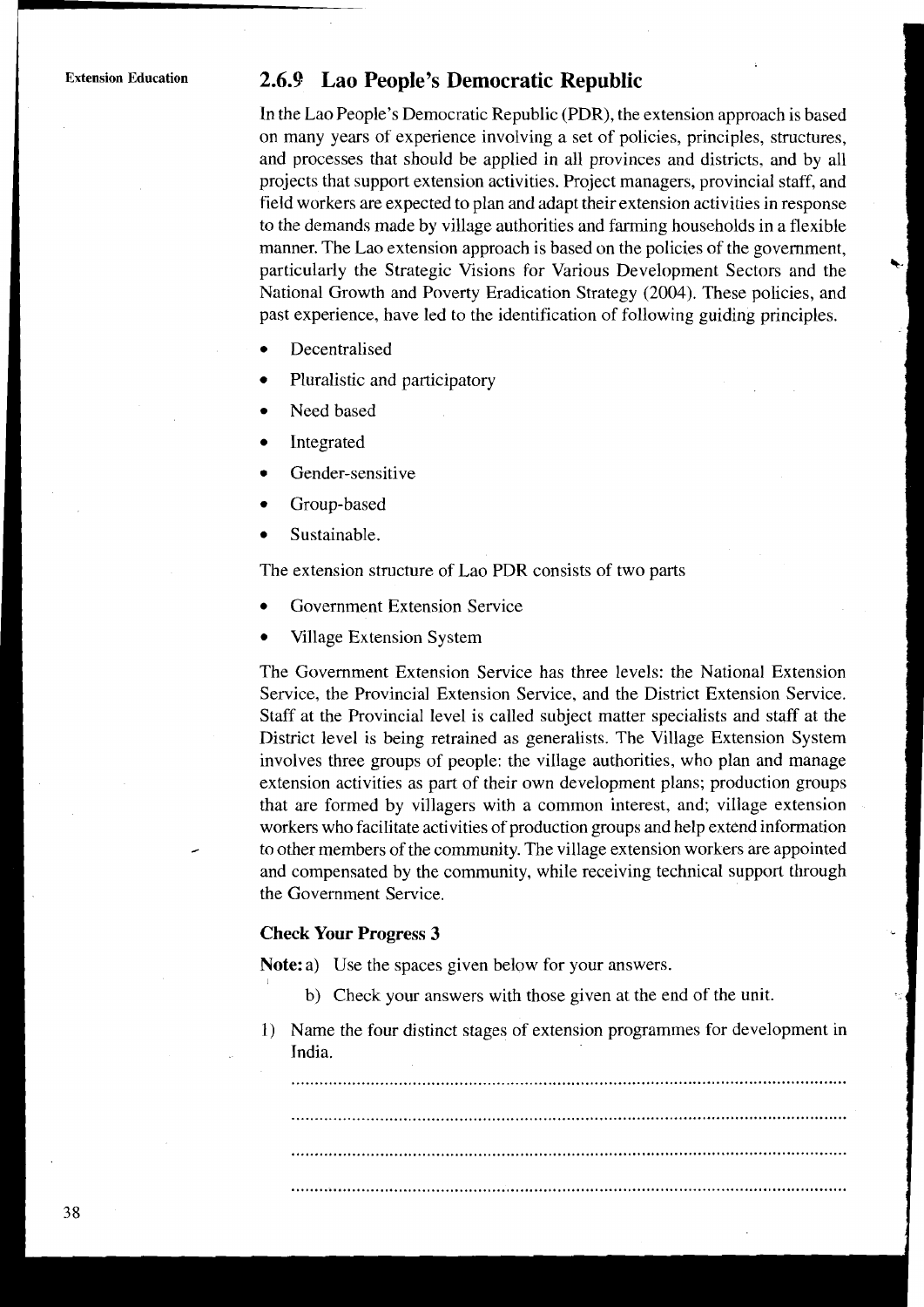What is the meaning of 4-H in the extension system of USA?  $\overline{2}$ 

3) What is V-AID? 

### **GLOBAL CHALLENGES FOR EXTENSION**  $2.7$ **SYSTEMS**

Extension systems, globally, are forced to adapt to funding constraints. Also, the global perspective on extension is no longer that of a unified public sector service, but of a multi-institutional network of knowledge and information support for the development of people (Swanson and Pehu, 2004). While the most vital element of the extension process is constituted by objectives (Karami, 1994), the emphasis on various extension objectives differs globally from country to country (van den Ban, 1986). The goals, for example, shift from the creation of surpluses for a metropolitan context only, to providing income generating opportunities for small and marginalized people; to increasing equity in rural areas; to broad, integrated rural development; or to organizing rural people to allow them to bring about their own development and countervail exploitative forces (Roling, 1982). Following are some of the challenges for extension systems, globally, in promoting and achieving the changes in extension that will advance extension's potential to enhance development (Rivera, 1997).

Advice : complement the focus on development with attention to distribution of benefits of development, but with increasing concern for sustainability of natural resources and the environment, plus the organization of people into relevant associations to increase people-centred development.

Stakeholders: promote the participation of people in extension programme development activities (programme planning, implementation, and evaluation), and widen the present focus of inclusive development.

**Source of Information:** complement the present focus on development research as the exclusive source of information with a capitalization on local knowledge, public-private partnerships and networking.

Information Channels: complement the dominant role of face-to-face extension with information technology, both for cost effective delivery and for empowerment of the rural and urban poor.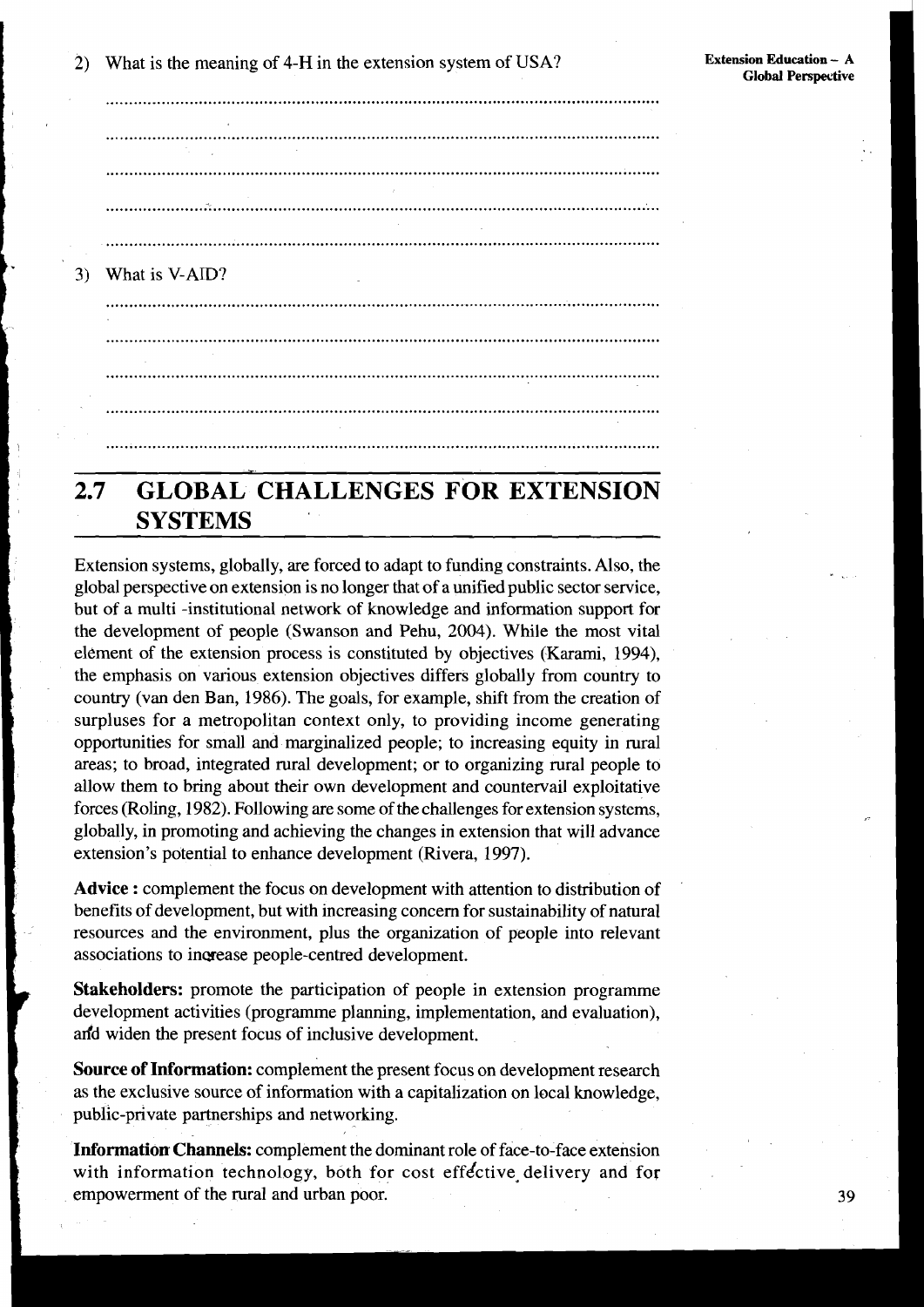**Institutional Management:** move from evaluation of performance related extension to result related extension: and facilitate interrelations coordination of public and private extension services.

**Technology Transfer:** shift away from a linear, sequential model of generation, transfer and utilization of technology towards a model that recognized each stakeholder's ability to gather and apply new information, and, thus, shift away from a message oriented and target oriented development approach to concern for the quality of the interactions and the role of government in providing a platform for those interactions.

**Funding:** balance public funding / support for extension with people's and private contributions, whereby government funding primarily justified by positive externalities, poverty targeting and industrial development.

#### 2.8 **LET US SUM UP**

In this unit, we started by looking at the global extension terminology and understood that though terminologies differ, the overall meaning of extension is almost similar. Later, we discussed the global transformation of the meaning of extension over time, its changing role, approaches, and the global paradigms of extension, and concluded that there have been some disagreement about extension roles, approaches, and paradigms. However, irrespective of role, approach, and paradigm, we are concerned with the practical point of view, of how extension is useful for the development of any sector. Later, we discussed global extension systems of few countries including India. In the end, we discussed the global challenges for extension systems.

#### 2.9 **KEYWORDS**

| Al-Ershad                                       | ÷                    | guidance                                                                                                                                    |
|-------------------------------------------------|----------------------|---------------------------------------------------------------------------------------------------------------------------------------------|
| <b>Voorlichting</b>                             | $\ddot{\cdot}$       | lighting the path                                                                                                                           |
| /Erziehung                                      |                      | <b>Beratung/Aufklarunge:</b> advisory work / enlightenment/ education                                                                       |
| <b>Vulgarisation</b>                            | $\mathbf{r}$         | simplification                                                                                                                              |
| Capacitacion                                    | $\ddot{\cdot}$       | improving skills                                                                                                                            |
| <b>Song-Suem</b>                                |                      | to promote                                                                                                                                  |
| Tarvij & Gostaresh                              | ÷                    | to promote and to extend                                                                                                                    |
| Penyuluhan                                      | $\ddot{\cdot}$       | lighting the way ahead with a torch                                                                                                         |
| Perkembangan                                    | $\ddot{\phantom{a}}$ | lighting the way ahead with a torch                                                                                                         |
| Forderung                                       | $\ddot{\cdot}$       | furthering / stimulating                                                                                                                    |
| <b>Cooperative Extension:</b><br><b>Service</b> |                      | Cooperative Extension Service is the publicly<br>supported, informal adult education and development<br>$\alpha$ organization in the $IISA$ |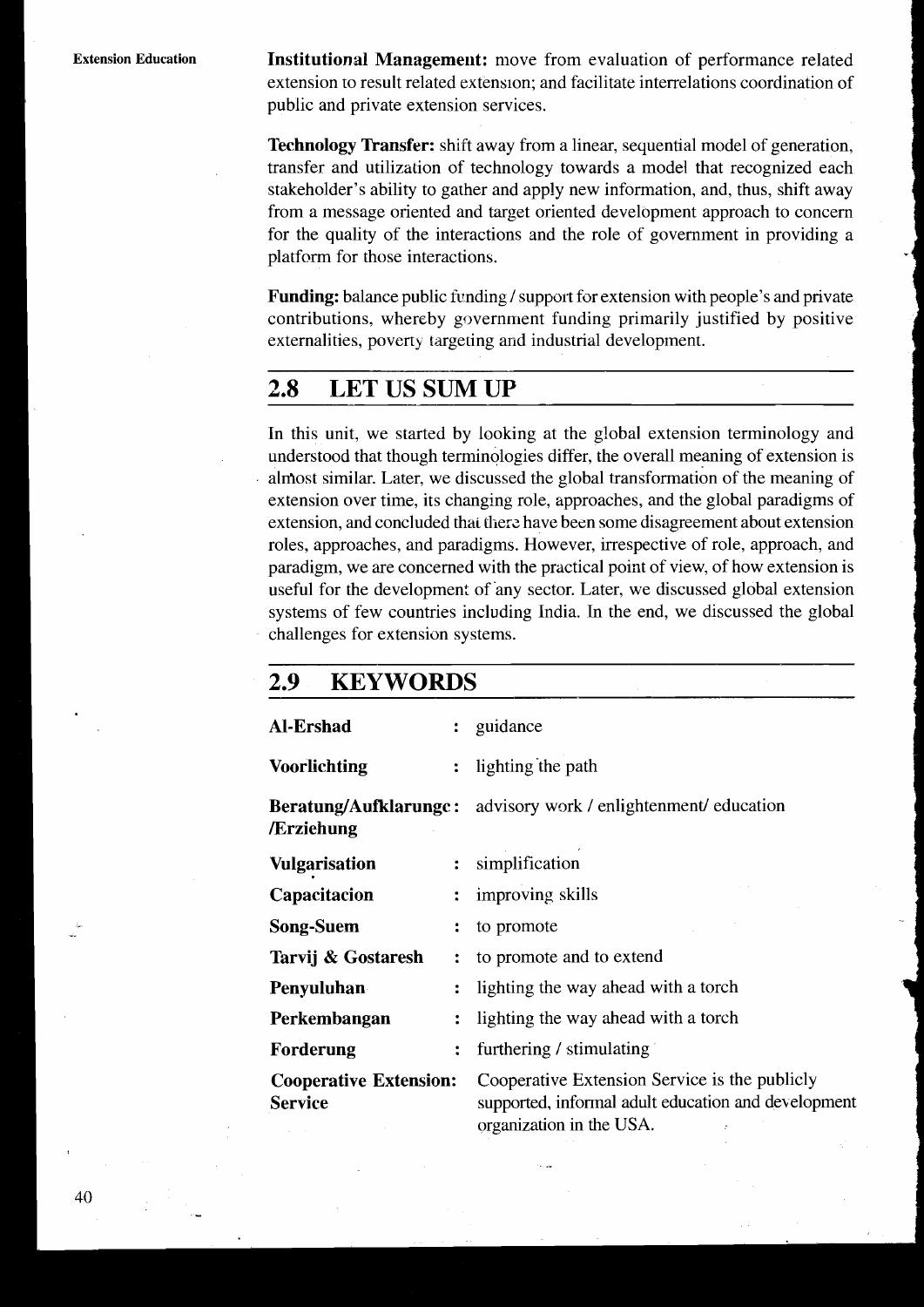- **4-H (Head , Heart,** : 4-H in the United States and Canada is a youth Extension Education A Hands, and Health) organization administered by the Cooperative Global Perspective **b**organization administered by the Cooperative State Research, Education, and Extension Service with the mission of "engaging youth to reach their fullest potential while advancing the field of youth development".
- **V-AID**  : Village Agricultural and Industrial Development is a rural community development programme in Pakistan.

# **2.10 REFERENCES AND SELECTED READINGS**

Adams, M. (1982). *Agricultural Extension in Developing Countries,* Longman.

Bradfield, D.J. (1966). *Guide to Extension Training* (1st Edition), FAO.

Brunner, E. and Hsin Pao Yang, E. (1949). *Rural America and the Extension Service,* Columbia University.

Karami, E. (1994). 'Alternative agricultural extension objectives', Agricultural *Progress,* Vol 68, pp 15-24.

Leeuwis, C. and Van den Ban, A. (2004). *Communication for Rural Innovation: Rethinking Agricultural Extension* (3rd Edition), Blackwell Publishing .

Maunder, A. (1973). *Agricultural Extension: A Reference Manual* (1st Edition), FAO.

NAFES, (2005). *Consolidating Extension in the Lao PDR,* National Agricultural and Forestry Extension Service, Vientiane.

**a**  Nagel, U. J. (1997). *Alternative Approaches to Organizing Extension,* in Swanson, B. "Improving Agricultural Extension: A Reference Manual" (3rd Edition)" FAO.

Neuchatel Group,(1999). *Common Framework on Agricultuml Extension.* 

Rivera, W. M., Van Crowder, L., and Qamar, K. (2001). *Agriculturul and Rural Extension Worldwide: Options for Institutional Reform in the Developing Countries,* FAOISDRE, Rome.

Rivera, W. M. ( 1997). 'Agricultural extension into the next decade', *European 5 Journal ofAgricultura1 Extension,* Vol4, No 1, pp 29-38.

Roling, N. (1982). 'Alternatives approaches in extension', in Jones, G. E., and Rolls, M. J., eds, *Progress in Rural Extension and Community Development*, John Wiley & Sons, Chichester, pp 87–115.

Roling, N. (1988). *Extension Science: Information Systems in Agricultural Development,* Cambridge University Press.

Saville, A.H. (1965). *Extension in Rural Communities: A Manual for Agricitural* and Home Extension technician Workers. Oxford University Press.

Swanson, J.. and Pehu, E. (2004). 'Foreword', in Rivera, W., and Alex, G., eds, Demand-Driven Approaches to Agriculture Extension. Case Studies of